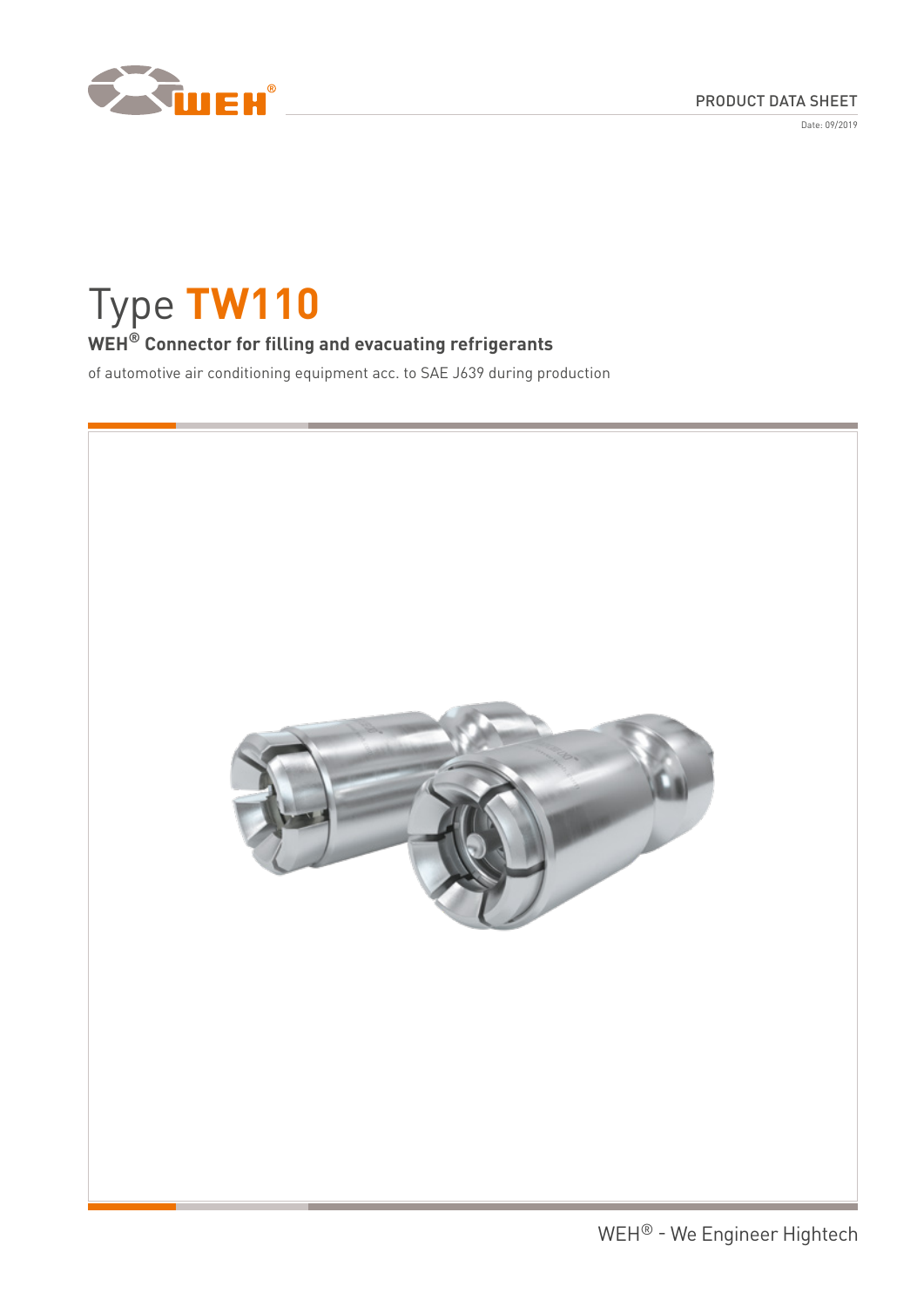# **General**

# **DESCRIPTION**



#### Features

- Connection in seconds
- No hand tightening required
- WEH® Jaw locking mechanism
- Reduces connection times and costs
- High-grade materials

The WEH® TW110 Quick connector is specifically designed for filling and evacuating refrigerants, as for example R134A, of automotive air conditioning equipment acc. to SAE J639. The service connector is rated for a max. operating pressure of 35 bar and is completely made of stainless steel. Therefore, the connector is ideally suited for continuous operation.

The TW110 quick connector has an integrated shut-off valve reducing the release of polluting refrigerants to a minimum. Thanks to the high operating convenience offered by the sliding sleeve, tedious hand tightening causing RSI is a thing of the past. Thus workflows are significantly simplified and considerable time and cost savings are achieved.

The WEH $^{\circ}$  TW110 is equipped with a HNBR front seal. Other sealing materials on request. It is the customer's responsibility to clarify the media compatibility.

#### Application

Quick connector for filling and evacuating refrigerants of automotive air conditioning equipment acc. to SAE J639 during production.

# TECHNICAL DATA

| <b>Characteristic</b>                    | <b>Basic version</b>                |
|------------------------------------------|-------------------------------------|
| Max. allowable<br>operating pressure PS* | $35$ har                            |
| Temperature range                        | $-10$ °C up to $+80$ °C             |
| Actuation                                | Manual actuation via sliding sleeve |
| Material                                 | Corrosion-resistant stainless steel |
| Sealing material                         | Front seal of HNBR                  |
| Design                                   | With integrated shut-off valve      |

Example of use:



\* Please note that the pressure may be higher for some refrigerants, as i.e. R407A, R407B, R410A, R507 in case of high ambient temperatures!

Other designs on request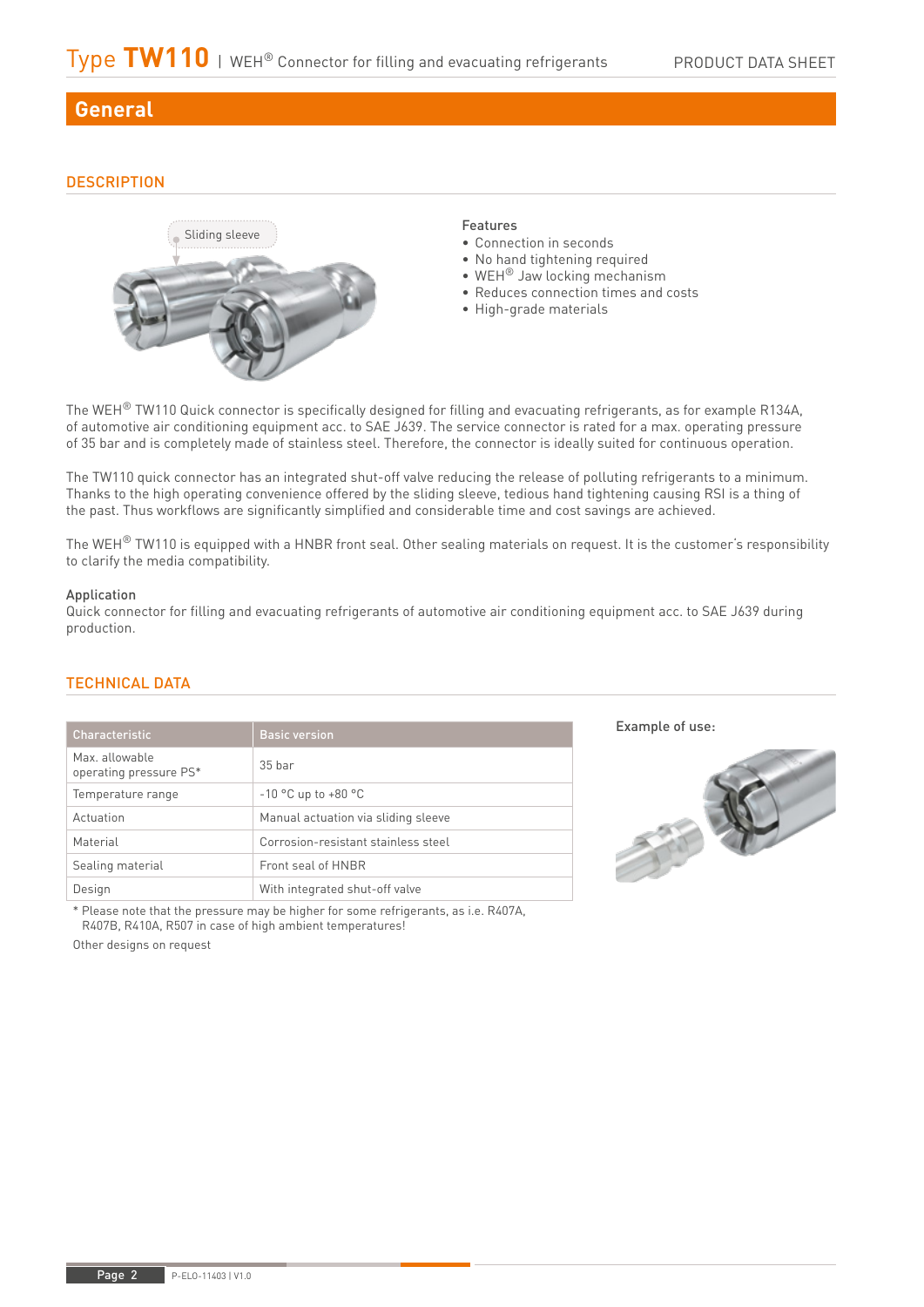# **Ordering / Spare parts**

# ORDERING | WEH® TW110 Quick connector

approx. dimensions (mm)



| Part No.    | <b>Description</b> | $A***$ | (internal thread) | D1   | D <sub>2</sub> | $\overline{1}$ 1 | L <sub>2</sub> |
|-------------|--------------------|--------|-------------------|------|----------------|------------------|----------------|
| $C1 - 1748$ | TW110              | Ø      | G1/4"             | 28.5 | 20             | <b>DD</b>        | 64             |
| C1-1749     | TW110              | Ø 13   | G1/4"             | 28.5 | 20             | 77               | 64             |

\* Lx: the connection depth of each customer's receptacle valve may vary.

Therefore a sample or dimensioned drawing is needed for each order.

\*\* acc. to SAE J639

Other connector sizes and versions on request.

Required information for ordering see page 7, catalogue no. 40.

## SPARE PARTS

Various parts are available as spares for the TW110 quick connector:

| Part No.   | <b>Description</b> |
|------------|--------------------|
| On request | Front seal         |

When ordering the front seal, please indicate the part no. engraved on the connector.